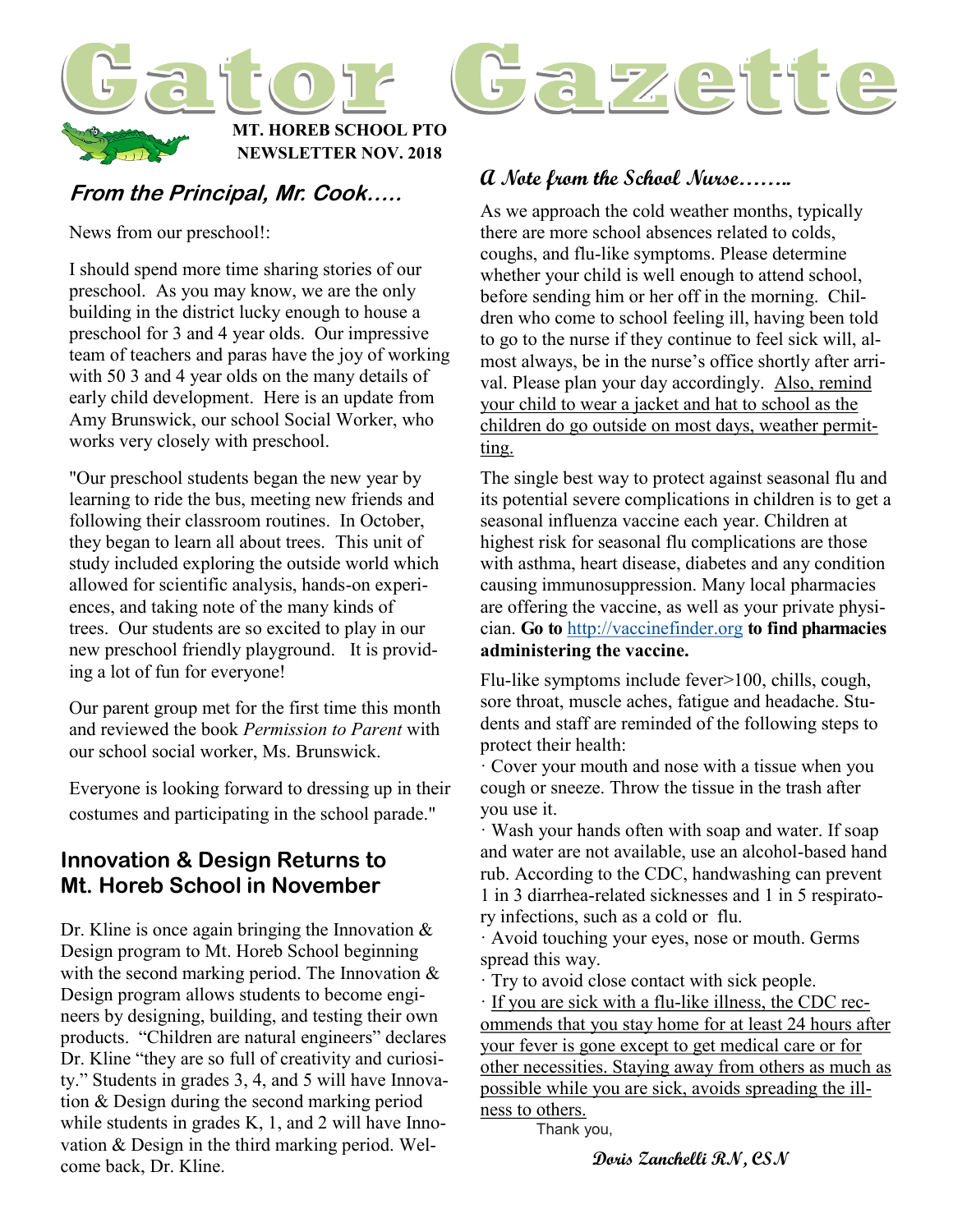## **ICE CREAM DAY**



The next ice cream days will be held on November 2<sup>nd, 16th</sup> and 30th. You can use your snack cards or cash! Ice Cream is \$1.00. Snack cards are a convenient alternative to cash, and are available for \$5. At any point throughout the year, please send in your payment with your child's lunch and they can purchase a card at the snack table. Checks can be made out to Mt. Horeb PTO, or cash is accepted.

### **Halloween Trunk or Treat**

A big thank you to Melissa Schlow, Paula Suarez, Shannon Battiste and their committee for organizing another successful Trunk or Treat Halloween Party. Everyone enjoyed the games,



music, pizza and lots of candy! The decorated trunks looked amazing. A spooktacular time was had by all!!

## **Display Case**

Once again the display case committee has outdone themselves…great job Sushama Sekhar and Mia Downing!

## **Book Fair**

This year's book fair will be held on Friday, November  $2<sup>nd</sup>$  thru Tuesday, November  $6<sup>th</sup>$ . Students and parents are cordially invited to preview the books available at the book fair. Come and see the wonderful range of titles, from fiction to nonfiction, all age ranges from preschool to  $5<sup>th</sup>$  grade.

Friday, November  $2<sup>nd</sup>$  is the preview day, when all children can browse the books and make a wish list. Sale days are Monday and Tuesday, November 5<sup>th</sup> and  $6<sup>th</sup>$ , when each class will have a scheduled time for purchasing their books. Parents are welcome to come in at any time during the fair to make purchases. Don't forget our teachers will be writing wish lists, too, so you can donate books to your children's classrooms.

The book fair is a great way to get kids interested in books, and to raise money for the School Library. We would like to thank Darby Finkelstein and her committee for organizing this event. See you there!

## **Food Days**

We have completed our first cycle of Food Days. A special thank you to all of our Food Day Managers who worked hard to coordinate their orders with our many vendors and ensure their volunteers were at school and ready to go! Thank you to the many volunteers who come every day to make sure the children receive their lunch and have what they need! Your efforts are much appreciated!

*Please note ordering for the third cycle of Food Days will open on Jan 10th 2019 and close promptly on Jan 17th 2019***. It is not possible to order food once the system has closed on** *January 17th .*

## **After-School Programs**

We would like to thank all of the families who are participating in our after school programs. The kids are really enjoying On the Court, Soccer and Lacrosse. Participation in these programs is another way for our PTO to raise funds for events such as International Day, Field Day, Authors Day and many more!!!

# **Mt. Horeb PTO Website &**

#### **Facebook Page**

 $\bullet$ 

Don't forget to check out our website for upcoming events, pictures, etc. Our website and Facebook page will serve as an added communication hub filled with new information and dedicated pages for many of Mt. Horeb PTO events and programs.

Get online now to be connected to the latest volunteer opportunities, staff appreciation events and other helpful links. [Head on over](https://mthorebpto.org/) at www.mthorebpto.org and check it out! Request to join our private Facebook page at: [https://www.facebook.com/](https://www.facebook.com/groups/456109638172442/) [groups/456109638172442/](https://www.facebook.com/groups/456109638172442/)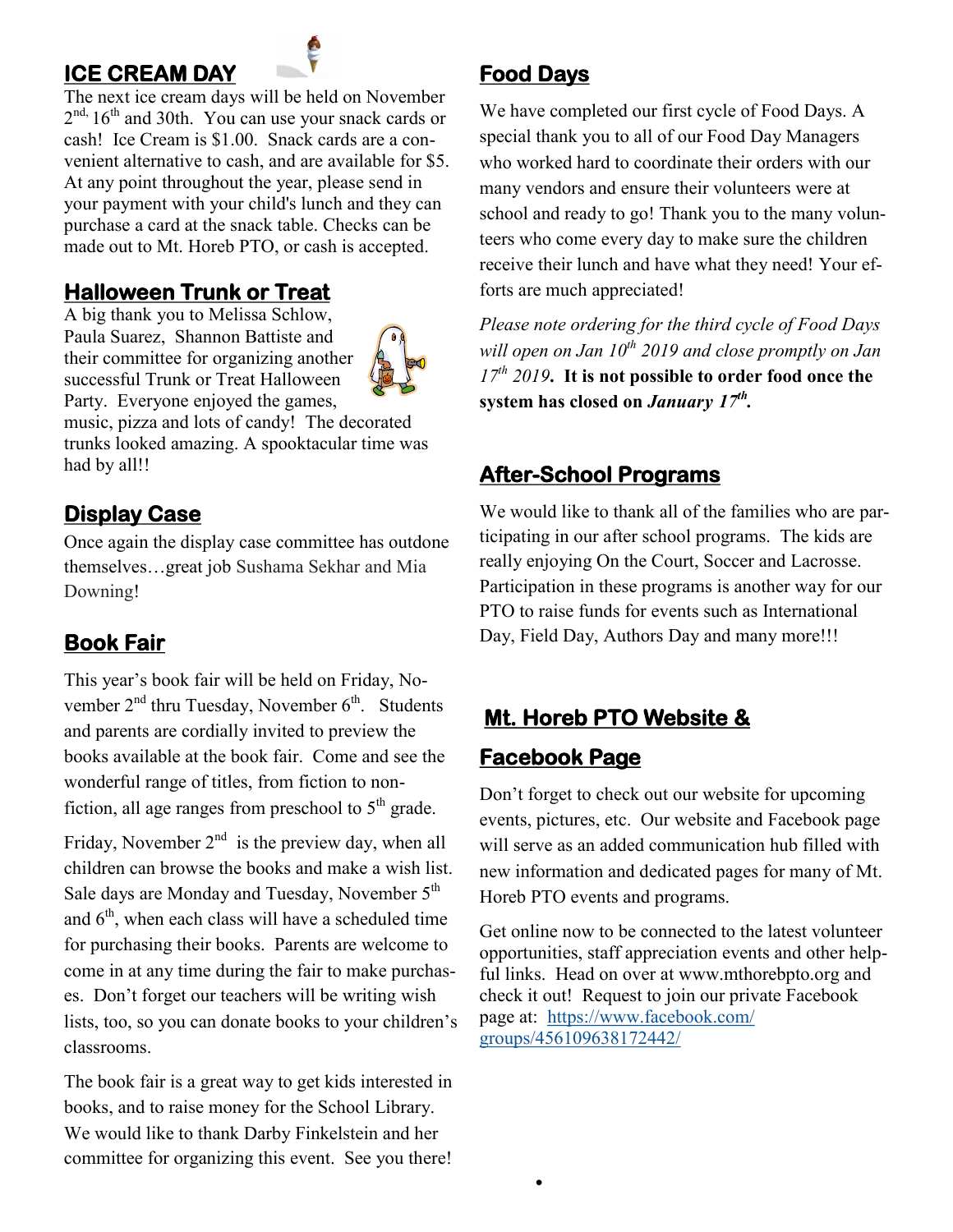# **Superintendent's Corner**

As I look out my office window, I see leaves that have changed color and the first morning with frost covering the ground. As holiday preparations change from Halloween to Thanksgiving, our minds begin to consider those early morning phone calls about weather-related school delays and closings. The superintendent has the responsibility to close schools, open them late or dismiss them early in hazardous weather or in other extraordinary circumstances which might endanger the health or safety of pupils or school employees.

A careful analysis of all relevant factors is completed in consultation with school, township, and regional resources. This process can begin days ahead of an anticipated storm but ultimately plays out in the very early morning hours with decisions made by 5:30am so that the communication plan can be put into action to ensure all families and staff receive word.

Now is the time for families to review their plans for responding to these school closing events so that in the event that the phone call comes, plans can be implemented quickly to ensure that children are supervised appropriately.

Messages about emergency school closings or delays will be communicated through all available channels - online media outlets, radio station 1450am, broadcast television stations 2, 7, and 12, the district's Facebook and Twitter accounts, [www.warrentboe.org,](http://www.warrentboe.org) the district's telephone system, and through our school-to-home communication system, School Messenger.

Adjustments to the school calendar create challenges for everyone associated with the schools. Ultimately the decision to close or delay will be made based solely on whether it is in the best interest of students' and staff members' health and safety. Thank you in advance for your understanding and cooperation. Let us now hope that all inclement weather falls on weekends and during school breaks!

Matthew A. Mingle, Ed.D.

Superintendent of Schools